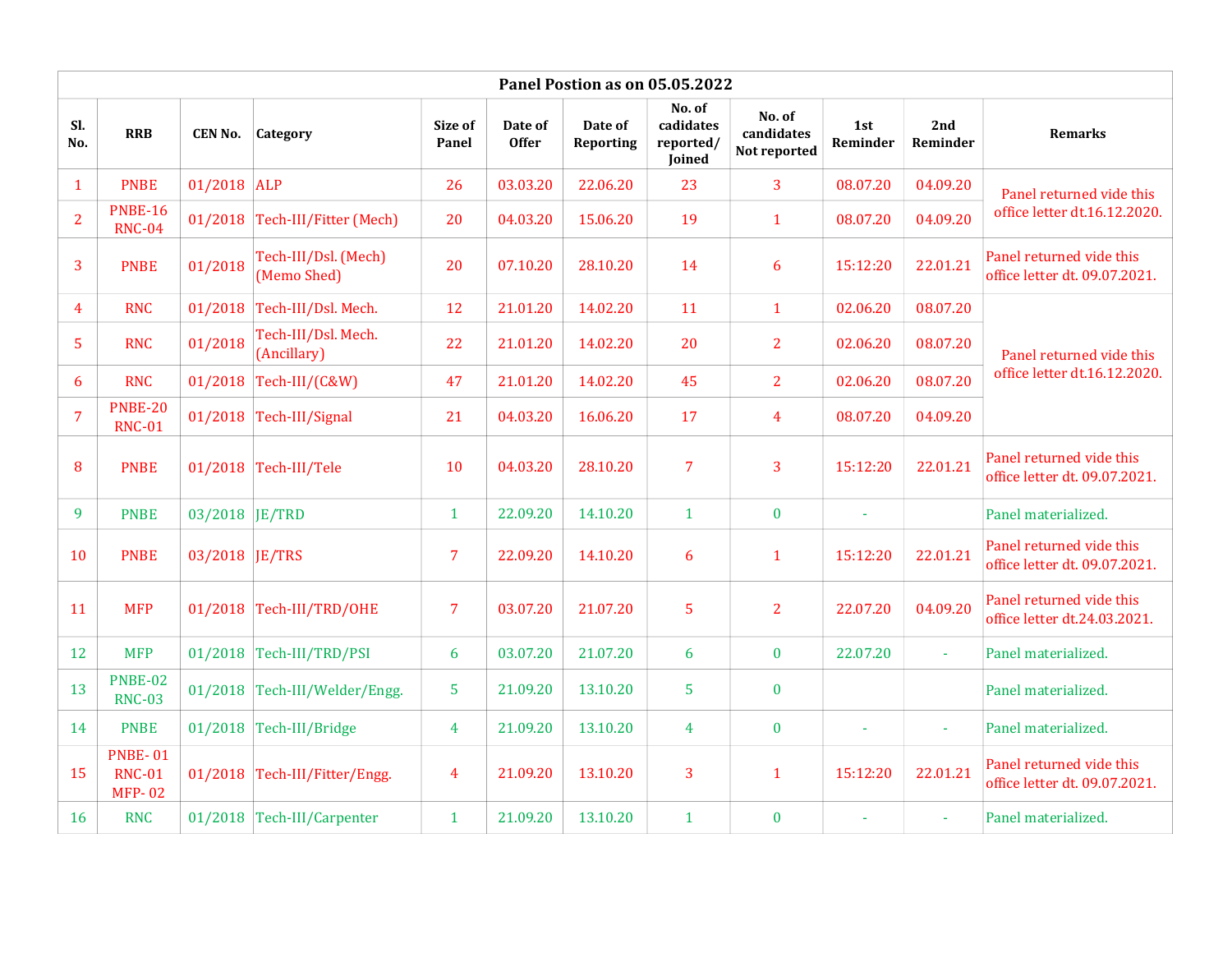| SI.<br>No. | <b>RRB</b>                                       | <b>CEN No.</b>  | Category                       | Size of<br>Panel | Date of<br><b>Offer</b>           | Date of<br>Reporting    | No. of<br>cadidates<br>reported/<br>Joined | No. of<br>candidates<br>Not reported | 1st<br>Reminder | 2nd<br>Reminder | <b>Remarks</b>                                                                                                              |
|------------|--------------------------------------------------|-----------------|--------------------------------|------------------|-----------------------------------|-------------------------|--------------------------------------------|--------------------------------------|-----------------|-----------------|-----------------------------------------------------------------------------------------------------------------------------|
| 17         | <b>RNC</b>                                       |                 | 01/2018 $Tech-III/P.Way$       | 4                |                                   |                         | $\bf{0}$                                   | 4                                    |                 |                 | Panel returned vide this<br>office letter dt.16.12.2020.                                                                    |
| 18         | <b>PNBE-10</b><br><b>MFP-08</b><br><b>RNC-06</b> |                 | 03/2018 JE/P.Way               | 24               | 08.07.20                          | 10.08.20                | 19                                         | 5                                    | 04.09.20        | 14.10.20        | Panel returned vide this<br>office letter dt.24.03.2021.                                                                    |
| 19         | PNBE-03<br><b>MFP-01</b>                         |                 | 03/2018   JE/Bridge            | 4                | 02 Offer<br>issued on<br>08.07.20 | 11.08.20                | $\overline{2}$                             | $\overline{2}$                       |                 |                 | 02 candidates joined and<br>02 panel returned vide this<br>office letter dt.16.12.2020.                                     |
| 20         | <b>PNBE-02</b><br><b>RNC-04</b>                  |                 | 03/2018 JE/Works               | 6                | 08.07.20                          | 11.08.20                | 4                                          | $\overline{2}$                       | 04.09.20        | 14.10.20        | Panel returned vide this<br>office letter dt.24.03.2021.                                                                    |
| 21         | <b>MFP</b>                                       |                 | $03/2018$ JE/Drawing           | 3                | 08.07.20                          | 11.08.20                | 3                                          | $\bf{0}$                             | Ĭ.              |                 | Panel materialized.                                                                                                         |
| 22         | <b>PNBE</b>                                      |                 | 03/2018   JE/Signal            | 6                | 08.07.20                          | 11.08.20                | 5                                          | $\mathbf{1}$                         | 04.09.20        | 14.10.20        | Panel returned vide this<br>office letter dt.24.03.2021.                                                                    |
| 23         | <b>PNBE-06</b><br><b>RNC-02</b>                  | 03/2018 JE/Tele |                                | 8                | 08.07.20                          | 12.08.20                | 8                                          | $\bf{0}$                             |                 |                 | Panel materialized.                                                                                                         |
| 24         | <b>RNC</b>                                       | 03/2018 JE/C&W  |                                | 11               | 08.07.20                          | 12.08.20                | 11                                         | $\bf{0}$                             | 04.09.20        | ÷               | Panel materialized.                                                                                                         |
| 25         | <b>RNC</b>                                       |                 | 03/2018 JE/Mech/P              | $\mathbf{1}$     | 08.07.20                          | 12.08.20                | $\bf{0}$                                   | $\mathbf{1}$                         | 04.09.20        | 14.10.20        | Panel returned vide this<br>office letter dt.24.03.2021.                                                                    |
| 26         | <b>RNC</b>                                       |                 | $03/2018$ JE/Elect/Mech/(Dsl.) | $\overline{2}$   | 08.07.20                          | 12.08.20                | 2                                          | $\bf{0}$                             | Ĭ.              |                 | Panel materialized.                                                                                                         |
| 27         | RRC/PNBE                                         |                 | 02/2018 Trackmaintainer-IV     | 96               | 13.07.20                          | 03.08.20 to<br>07.08.20 | 86                                         | 10                                   |                 |                 |                                                                                                                             |
| 28         | <b>MFP</b>                                       |                 | 03/2018 JE/C&W/Mech.           | $\mathbf{1}$     | 09.10.20                          | 29.10.20                | $\mathbf{1}$                               | $\bf{0}$                             |                 |                 | Panel materialized.                                                                                                         |
| 29         | <b>PNBE</b>                                      |                 | 03/2018 JE/Elect/GS            | $\mathbf{1}$     | 24.11.20                          | 17.12.20                | $\mathbf{1}$                               | $\bf{0}$                             |                 |                 | Panel materialized.                                                                                                         |
| 30         | <b>PNBE</b>                                      |                 | 01/2018 Tech-III/Machinist     | 8                | 05 Offer<br>issued on<br>15.03.21 | 06.04.21                | 3                                          | 5                                    | 01.06.21        | 01.07.21        | 02 panel returned vide this<br>office letter dt. 13.09.2021.<br>03 Panel returned vide this<br>office letter dt.24.03.2021. |
| 31         | <b>RNC</b>                                       |                 | 01/2018 Tech-III/Welder        | $\mathbf{1}$     | 11.12.20                          | 12.01.21                | $\mathbf{1}$                               | $\pmb{0}$                            |                 |                 | Panel materialized.                                                                                                         |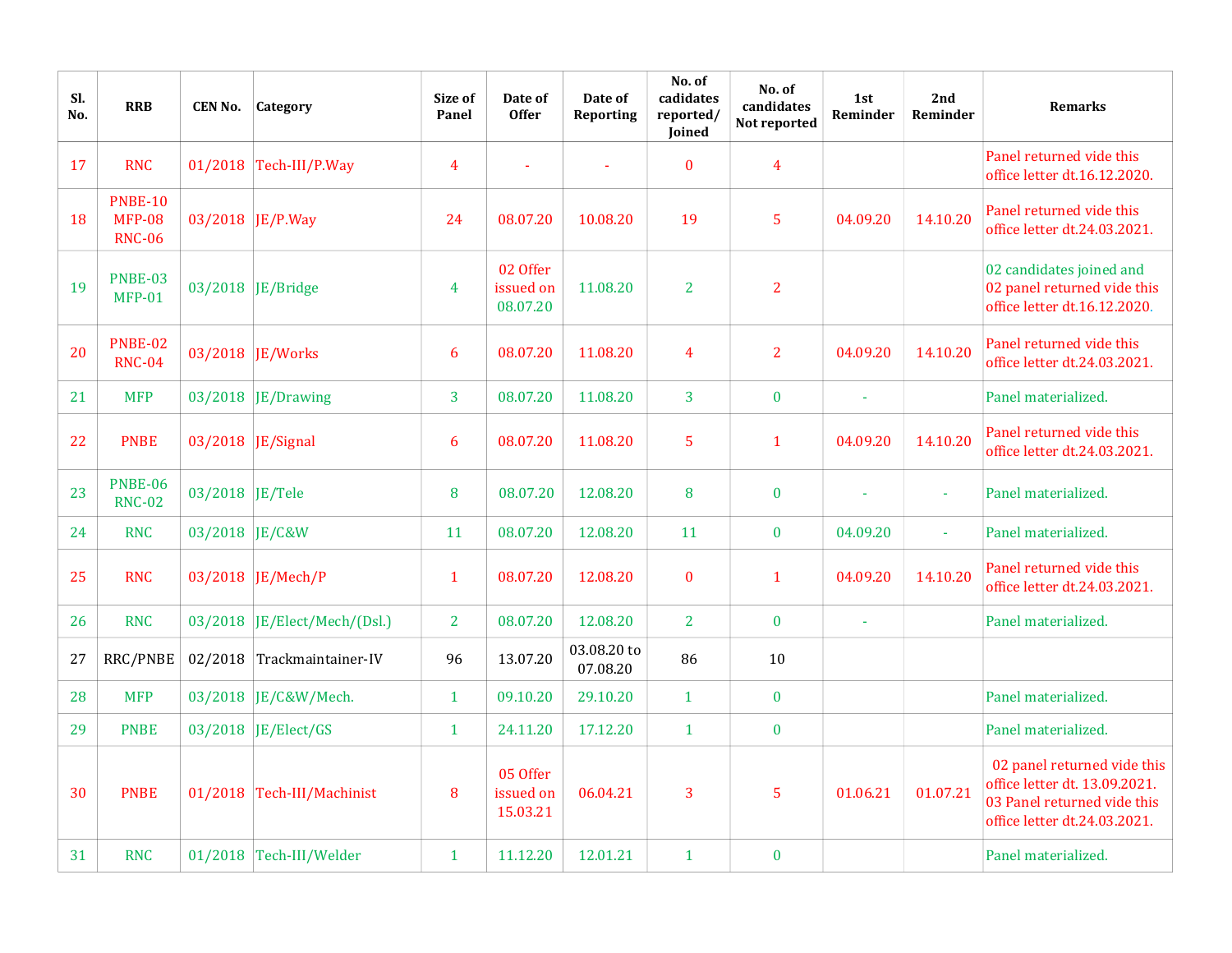| SI.<br>No. | <b>RRB</b>                     | <b>CEN No.</b> | Category                       | Size of<br>Panel | Date of<br><b>Offer</b> | Date of<br>Reporting | No. of<br>cadidates<br>reported/<br>Joined | No. of<br>candidates<br>Not reported | 1st<br>Reminder | 2nd<br>Reminder | <b>Remarks</b>                                            |
|------------|--------------------------------|----------------|--------------------------------|------------------|-------------------------|----------------------|--------------------------------------------|--------------------------------------|-----------------|-----------------|-----------------------------------------------------------|
| 32         | <b>PNBE</b>                    |                | 01/2018 Tech-III/Fitter/Elect. | 3                | 11.12.20                | 12.01.21             | $\overline{2}$                             | $\mathbf{1}$                         | 09.03.21        | 01.06.21        | Panel returned vide this<br>office letter dt.13.09.2021.  |
| 33         | <b>MFP</b>                     |                | 01/2018 Tech-III/Elect/Power   | $\overline{2}$   | 11.12.20                | 12.01.21             | $\overline{2}$                             | $\bf{0}$                             |                 |                 | Panel materialized.                                       |
| 34         | <b>KKK</b>                     | 03/2018        | <b>CMA</b>                     | $\mathbf{1}$     | 27.10.20                | 17.11.20             | $\mathbf{1}$                               | $\bf{0}$                             |                 |                 | Panel materialized.                                       |
| 35         | <b>MFP-15</b><br><b>RNC-05</b> |                | 01/2018 ALP (Mech)             | 20               | 02.11.20                | 24.11.20             | 19                                         | $\mathbf{1}$                         | 15:12:20        | 22.01.21        | Panel returned vide this<br>office letter dt. 09.07.2021. |
| 36         | <b>RNC</b>                     |                | 01/2018 Tech-III/Elect/TRS     | $\overline{3}$   | 11.12.20                | 12.01.21             | $\overline{3}$                             | $\bf{0}$                             |                 |                 | Panel materialized.                                       |
| 37         | <b>RNC</b>                     |                | $01/2018$ Tech-III/P.Way       | $\mathbf{1}$     |                         |                      | $\mathbf{0}$                               | $\mathbf{1}$                         |                 |                 | Panel returned vide this<br>office letter dt.16.12.2020.  |
| 38         | <b>PNBE</b>                    |                | 02/2019 Staff Nurse            | $\mathbf{1}$     | 23.12.20                | 13.01.21             | $\mathbf{1}$                               | $\bf{0}$                             |                 |                 | Panel materialized.                                       |
| 39         | <b>RNC</b>                     |                | 01/2018 Tech-III/Signal        | 10               | 18.12.20                | 19.01.21             | $\overline{7}$                             | 3                                    | 09.03.21        | 01.06.21        | Panel returned vide this<br>office letter dt.13.09.2021.  |
| 40         | <b>RNC</b>                     |                | 01/2018 Tech-III/Tele          | $\sqrt{5}$       | 18.12.20                | 19.01.21             | 4                                          | $\mathbf{1}$                         | 09.03.21        | 01.06.21        | Panel returned vide this<br>office letter dt.13.09.2021.  |
| 41         | <b>PNBE</b>                    |                | 02/2019 Staff Nurse            | $\mathbf{1}$     | 17.03.21                | 20.04.21             | $\bf{0}$                                   | $\mathbf{1}$                         | 01.06.21        | 01.07.21        | Panel returned vide this<br>office letter dt.13.09.2021.  |
| 42         | <b>RRC/PNBE</b>                |                | 02/2018 Trackmaintainer-IV     | 24               | 09.04.21                | 11.05.21             | 24                                         | $\bf{0}$                             |                 |                 | Panel materialized.                                       |
| 42         | RRC/PNBE                       |                | $02/2018$ Helper(Mech)         | $\mathbf{1}$     | 09.04.21                | 11.05.21             | $\mathbf{1}$                               | $\bf{0}$                             |                 |                 | Panel materialized.                                       |
| 43         | <b>RRC/PNBE</b>                |                | $02/2018$ Helper(Elect)        | $\mathbf{1}$     | 09.04.21                | 11.05.21             | $\mathbf{1}$                               | $\bf{0}$                             |                 |                 | Panel materialized.                                       |
| 44         | <b>MFP</b>                     | 03/2018 CMA    |                                | $\mathbf{1}$     | 08.07.21                | 06.08.21             | $\mathbf{1}$                               | $\bf{0}$                             |                 |                 | Panel materialized.                                       |
| 45         | <b>PNBE</b>                    |                | $01/2018$ ALP(Elect)           | 3                | 22.07.21                | 24.08.21             | 3                                          | $\bf{0}$                             |                 |                 | Panel materialized.                                       |
| 46         | <b>RNC</b>                     |                | 01/2018 $Tech-III(C&W)$        | $\overline{2}$   | 08.07.21                | 10.08.21             | $\overline{2}$                             | $\pmb{0}$                            |                 |                 | Panel materialized.                                       |
| 47         | <b>RNC</b>                     |                | 01/2018 Tech-III(Dsl/Mech)     | $\overline{2}$   | 08.07.21                | 10.08.21             | $\mathbf{1}$                               | $\mathbf{1}$                         | 05.10.21        | 08.11.21        |                                                           |